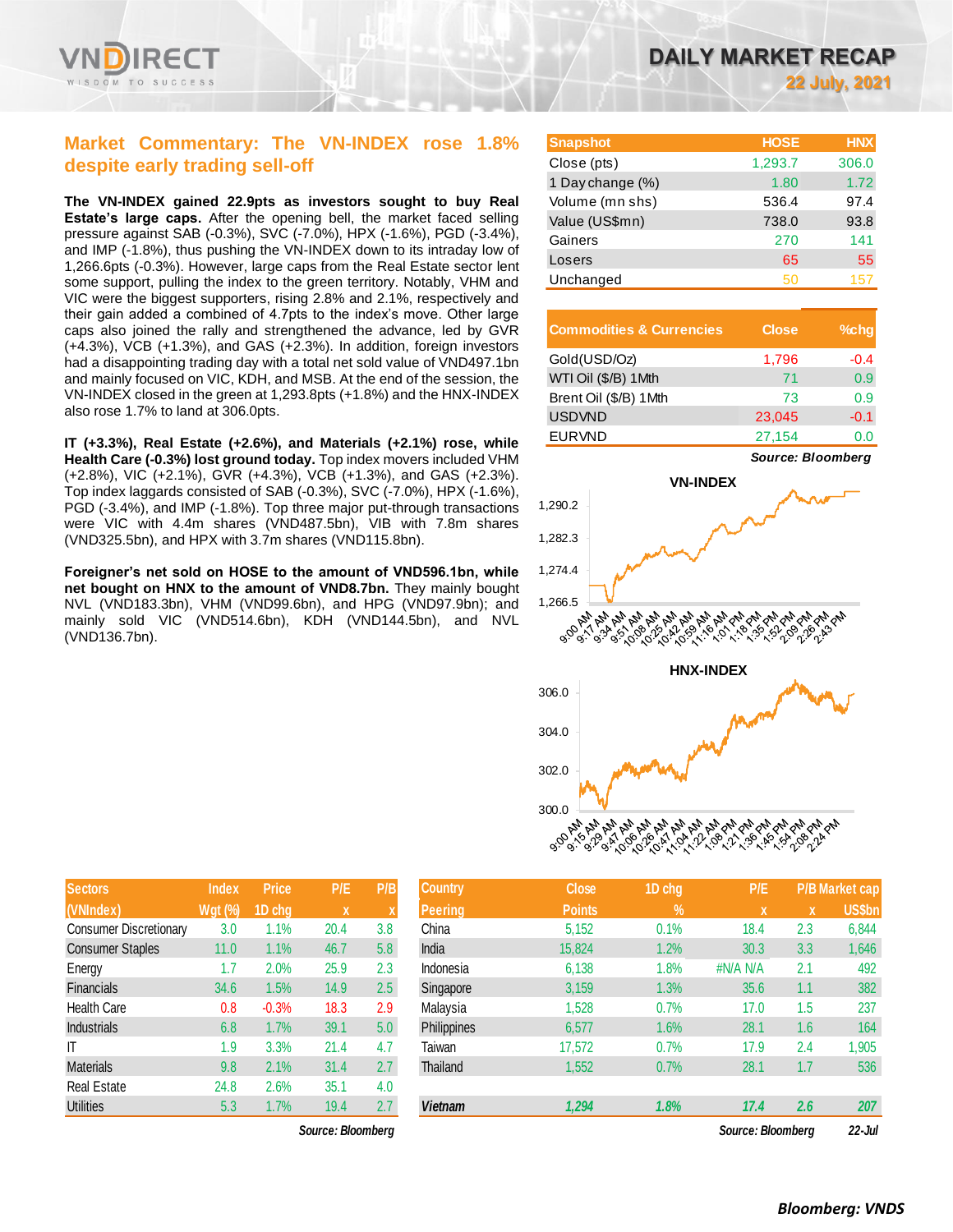

### **Market News**

### **Oil rises after biggest gain in three months on demand recovery**

Oil edged higher, holding the biggest gain in three months, amid expectations that recovering demand will soon tighten global markets. West Texas Intermediate futures pushed further above US\$70/barrel, and have now recouped much of Monday's 7.5% collapse. Gasoline use is essentially back to normal in many of the biggest oil-consuming countries, with road traffic data showing a similar trend. The market recovery has spurred China to supply crude from its strategic reserves to local refiners in a bid to cool prices. (*Bloomberg)*

#### **Vietnam Ministry of Finance announces roadmap to reorganise stock market**

MoF has promulgated Circular No 57/2021 stipulating the roadmap to rearrange the stock market, the bond market and the derivatives market. This Circular takes effect from July 20 this year. Under the Circular, by the end of June 30, 2025, the Ho Chi Minh City Stock Exchange (HoSE) shall unify the organisation of a trading market for listed shares, fund certificates and warrants. From July 1, 2023 until December 31, 2023, HoSE will receive shares of listed companies from the Hanoi Stock Exchange (HNX). Meanwhile, from January 1, 2025 to the end of June 30, 2025, HoSE will receive shares of enterprises from the Unlisted Public Company Market (UPCoM). For HNX, from July 1, 2023, the exchange will no longer accept the listing of new shares from enterprises.As for the bond market, by the end of December 31, 2022, HNX will have completed the organisation of government bond market, government-guaranteed bonds, and listed corporate bonds, privately issued corporate bonds and receive listed corporate bonds from HoSE. According to Decision No 37/2020, VNX operates under the model of parent-subsidiary company on the basis of the re-organisation of HNX and HoSE. The State will hold 100% of its charter capital, which will be roughly VND3tr (US\$130m). According to the decision, HNX is tasked with organising and operating the derivatives and bond trading market. Meanwhile, HoSE will organise and operate the stock market and other securities trading markets. The current charter capital of HoSE is VND1.2tr and HNX VND750bn. *(Vietnam.net)*

### **Coverage Universe Update**

### **FPT CORP (FPT) - Earnings Update**

### **All business lines kept on track**

### **1H21 results on track with double-digit revenue growth across all business segments**

• FPT's net revenue rose 19.2% yoy to VND16,228bn in 1H21 thanks to double-digit revenue growth across all business segments, forming 45.8% of our full-year forecast. 1H21 net profit increased by 17.2% yoy to VND1,906bn, in line at 44.5% of our projection. Notably, 1H21 top line witnessed an impressive growth in domestic IT services revenue (+40.7% yoy), online advertising sales (+26.2% yoy), and education & others (+55.7% yoy) after being hit by COVID-19 in 1H20.

• In technology segment, new signed revenue in 1Q21 reached VND5,848bn, increasing 43.9% yoy, showing strong technology revenue growth potential in upcoming quarters. Digital transformation (Dx) revenue totaled VND2,116bn in 1H21, accounting for 23.3% of the technology revenue and up by 19.3% yoy.

• Telecommunications segment continues to improve EBT margin to 21.9% in 1H21 from 19.3% in 1H20 thanks to better results of Pay-TV and postponement of capex investment in infrastructure due to Covid-19. There has been a recent good news for FPT telecom, which is that FPT TV will exclusively broadcasts the UEFA club tournament. Thereby, it can rapidly increase FPT telecom's subscriber base.

**We maintain a positive view on FPT's 2021-22F outlook**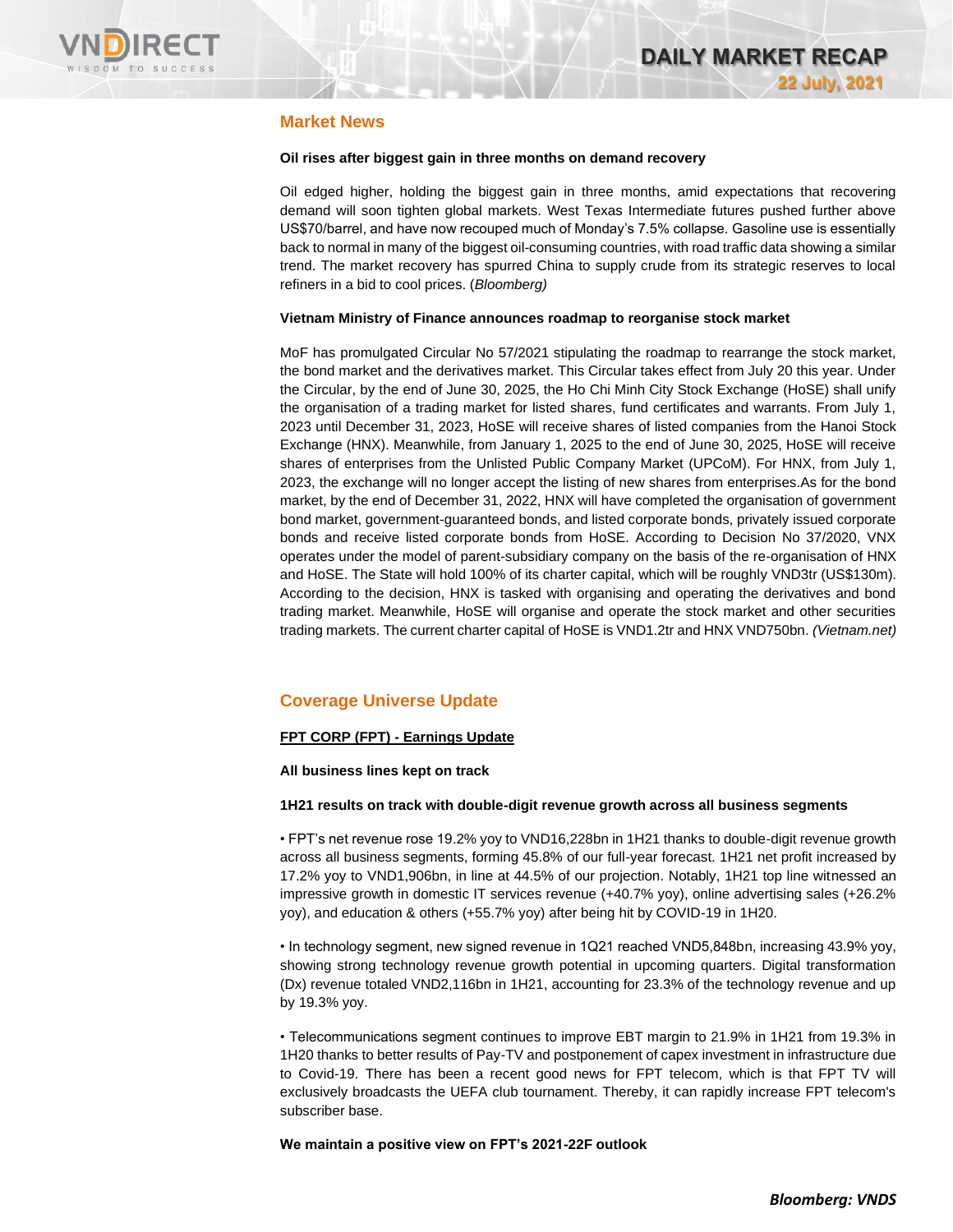

We expect that FPT's business lines will maintain their growth trajectory in 2H21F and FY22F with the introduction of vaccines. We forecast FPT's FY21F revenue and net profit to grow 18.7% yoy and 21.0% yoy, respectively. For FY22F, we expect FPT will deliver a growth of 18.0% yoy in net profit.

**DAILY MARKET RECAP** 

**22 July, 2021**

#### **Risks and catalysts**

Potential re-rating catalysts include the expansionary government fiscal policy and a successful M&A deal with an overseas technology company. Downside risks are fewer technology contracts if the pandemic prolong.

*Read the full report[: HERE](https://nhanha-public-api.vndirect.com.vn/click/OGE0ODlmZDA3ODBmMjMzZDAxNzgwZmU1YWI2ZTAwMDU=/MWQwMTExNzhmNTc3NDk5M2FiMTdhNDA0NTYyNzg2NGQ=/1d011178f5774993ab17a4045627864d-FPT_EarningsUpdate_20210721.pdf/cmVzZWFyY2hAdm5kaXJlY3QuY29tLnZu/MzMxMzM=)*

### **Notable Corporate Events**

**Phu Nhuan Jewelry JSC (PNJ VN, HOSE) - Business results:** PNJ recorded its 1H21 revenue and NPAT to reach VND11,637bn (+50% yoy) and VND736bn (+67.4% yoy), respectively. *(Ndh.vn)*

*<to be continued>*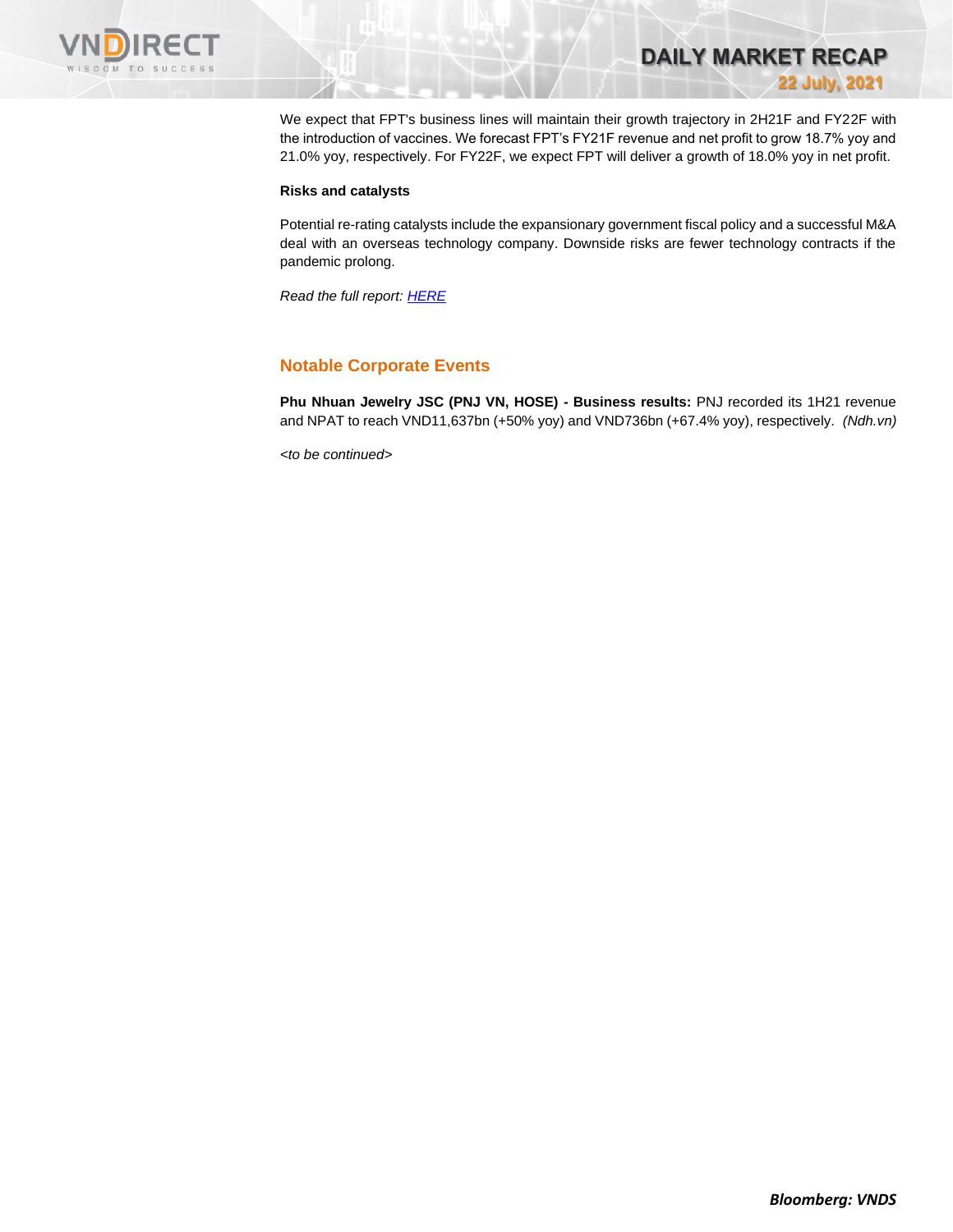## **COVERAGE SUMMARY**

|                 |                    | <b>Adjusted target</b> |                       |               |                       |                      |
|-----------------|--------------------|------------------------|-----------------------|---------------|-----------------------|----------------------|
| <b>Ticker</b>   | <b>Close price</b> | price                  | <b>Dividend yield</b> | <b>Upside</b> | <b>Recommendation</b> | <b>Latest report</b> |
|                 |                    |                        |                       |               |                       |                      |
| <b>ACB</b>      | 34,100             | 31,800                 | 0.0%                  | $-6.7%$       | <b>ADD</b>            | Link                 |
| <b>ACV</b>      | 73,000             | 87,500                 | 1.2%                  | 21.1%         | <b>ADD</b>            | Link                 |
| <b>CRE</b>      | 47,800             | 33,700                 | 2.1%                  | $-27.4%$      | <b>HOLD</b>           | Link                 |
| <b>CTG</b>      | 33,500             | 42,000                 | 1.5%                  | 26.9%         | <b>ADD</b>            | Link                 |
| <b>DBC</b>      | 52,200             | 64,000                 | 2.9%                  | 25.5%         | ADD                   | Link                 |
| <b>DPM</b>      | 22,100             | 24,100                 | 6.3%                  | 15.4%         | <b>ADD</b>            | Link                 |
| <b>DRC</b>      | 29,100             | 25,500                 | 3.4%                  | $-8.9%$       | <b>ADD</b>            | Link                 |
| <b>FPT</b>      | 89,400             | 101,700                | 2.2%                  | 16.0%         | <b>ADD</b>            | Link                 |
| GAS             | 89,400             | 97,300                 | 4.0%                  | 12.9%         | <b>ADD</b>            | Link                 |
| <b>GMD</b>      | 43,600             | 44,900                 | 3.8%                  | 6.8%          | <b>HOLD</b>           | Link                 |
| <b>HDG</b>      | 53,500             | 50,300                 | 2.2%                  | $-3.8%$       | ADD                   | Link                 |
| <b>HPG</b>      | 47,200             | 48,400                 | 1.0%                  | 3.5%          | <b>ADD</b>            | Link                 |
| <b>KBC</b>      | 33,100             | 57,500                 | 1.5%                  | 75.2%         | ADD                   | Link                 |
| <b>KDC</b>      | 61,000             | 65,000                 | 2.7%                  | 9.2%          | <b>ADD</b>            | Link                 |
| <b>KDH</b>      | 39,200             | 45,500                 | 1.3%                  | 17.4%         | ADD                   | Link                 |
| <b>LPB</b>      | 23,500             | 26,000                 | 0.0%                  | 10.6%         | <b>HOLD</b>           | Link                 |
| <b>MBB</b>      | 28,350             | 31,400                 | 0.0%                  | 10.8%         | ADD                   | Link                 |
| <b>MML</b>      | 72,200             | 60,500                 | 0.0%                  | $-16.2%$      | <b>ADD</b>            | Link                 |
| <b>MSH</b>      | 62,000             | 61,000                 | 5.6%                  | 4.0%          | ADD                   | Link                 |
| <b>MWG</b>      | 165,200            | 173,000                | 0.9%                  | 5.6%          | <b>ADD</b>            | Link                 |
| <b>NLG</b>      | 40,000             | 46,700                 | 1.1%                  | 17.9%         | ADD                   | Link                 |
| NT <sub>2</sub> | 18,550             | 28,400                 | 10.8%                 | 63.9%         | <b>ADD</b>            | Link                 |
| <b>NVL</b>      | 104,900            | 74,100                 | 0.0%                  | $-29.4%$      | <b>HOLD</b>           | Link                 |
| <b>PHP</b>      | 21,400             | 24,200                 | 2.6%                  | 15.7%         | ADD                   | Link                 |
| <b>PLC</b>      | 25,000             | 30,900                 | 8.0%                  | 31.6%         | ADD                   | Link                 |
| <b>PNJ</b>      | 93,100             | 119,200                | 1.9%                  | 30.0%         | ADD                   | Link                 |
| <b>POW</b>      | 10,350             | 13,300                 | 2.9%                  | 31.4%         | ADD                   | Link                 |
| <b>PPC</b>      | 23,050             | 27,400                 | 9.5%                  | 28.3%         | ADD                   | Link                 |
| <b>PVD</b>      | 17,900             | 26,600                 | 0.0%                  | 48.6%         | ADD                   | <b>Link</b>          |
| <b>PVS</b>      | 24,000             | 27,100                 | 2.9%                  | 15.8%         | <b>ADD</b>            | $Link$               |
| <b>PVT</b>      | 18,150             | 24,100                 | 2.8%                  | 35.6%         | ADD                   | Link                 |
| <b>SCS</b>      | 134,900            | 161,400                | 4.2%                  | 23.9%         | ADD                   | $Link$               |
| <b>STK</b>      | 39,800             | 41,000                 | 3.5%                  | 6.5%          | ADD                   | Link                 |
| <b>TCB</b>      | 51,100             | 40,400                 | 0.0%                  | $-20.9%$      | <b>ADD</b>            | Link                 |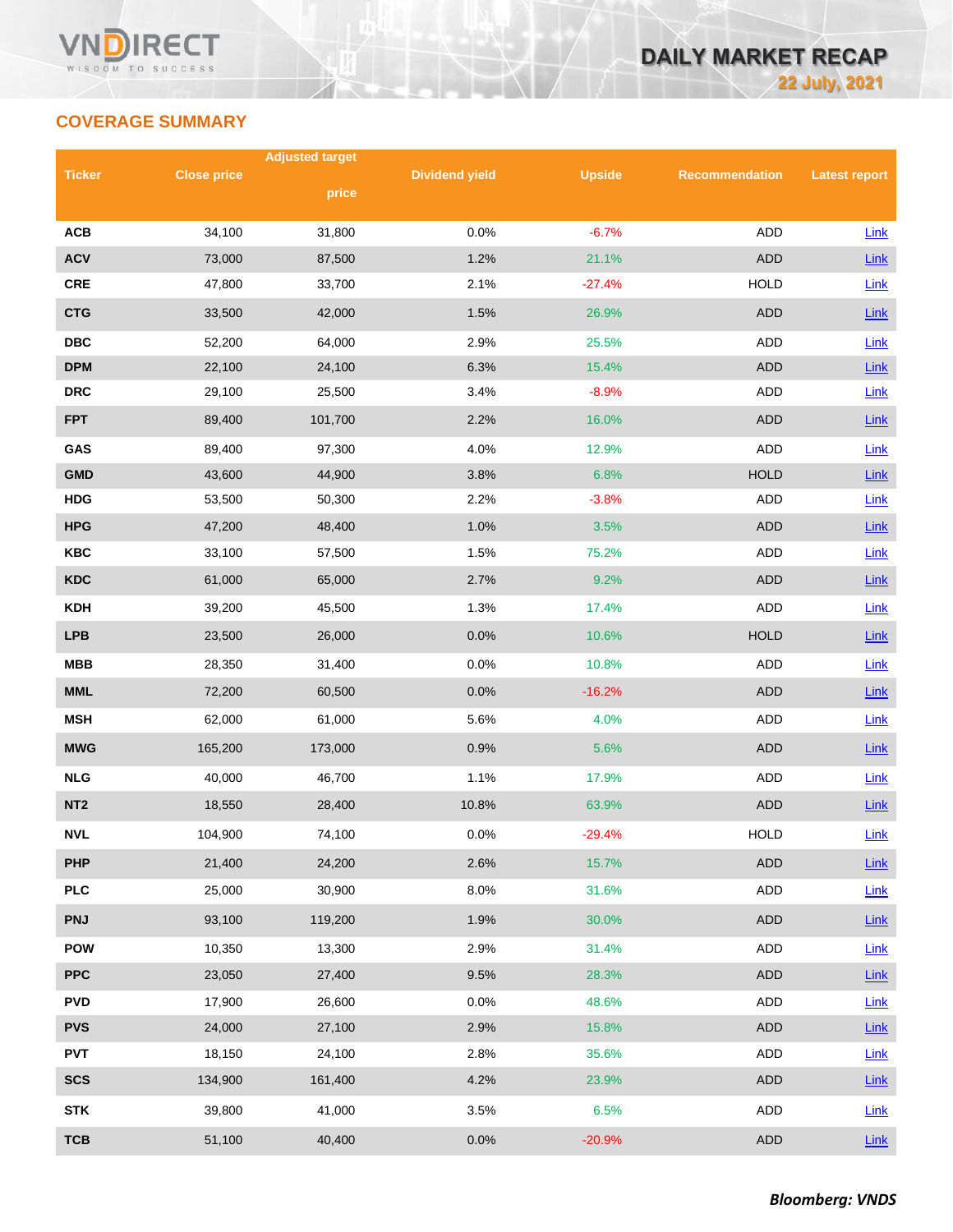

# **DAILY MARKET RECAP**

**22 July, 2021**

|               |                    | <b>Adjusted target</b> |                       |               |                       |                      |
|---------------|--------------------|------------------------|-----------------------|---------------|-----------------------|----------------------|
| <b>Ticker</b> | <b>Close price</b> | price                  | <b>Dividend yield</b> | <b>Upside</b> | <b>Recommendation</b> | <b>Latest report</b> |
| <b>TCM</b>    | 82,500             | N/A                    | 1.2%                  | N/A           | N/A                   | Link                 |
| <b>VCB</b>    | 100,300            | 119,500                | 0.8%                  | 19.9%         | <b>ADD</b>            | $Link$               |
| <b>VHC</b>    | 40,550             | 50,000                 | 5.0%                  | 28.3%         | ADD                   | Link                 |
| <b>VHM</b>    | 111,000            | 134,300                | 0.0%                  | 21.0%         | <b>ADD</b>            | $Link$               |
| <b>VIB</b>    | 41,700             | 32,800                 | $0.0\%$               | $-21.3%$      | <b>HOLD</b>           | Link                 |
| <b>VJC</b>    | 114,000            | 138,900                | 0.0%                  | 21.8%         | <b>ADD</b>            | $Link$               |
| <b>VNM</b>    | 86,800             | 110,000                | 4.4%                  | 31.1%         | ADD                   | Link                 |
| <b>VPB</b>    | 60,800             | 56,300                 | 0.0%                  | $-7.4%$       | <b>HOLD</b>           | $Link$               |
| <b>VRE</b>    | 28,200             | 38,000                 | 5.2%                  | 39.9%         | ADD                   | Link                 |
| <b>VTP</b>    | 83,500             | 85,200                 | 1.7%                  | 3.7%          | ADD                   | Link                 |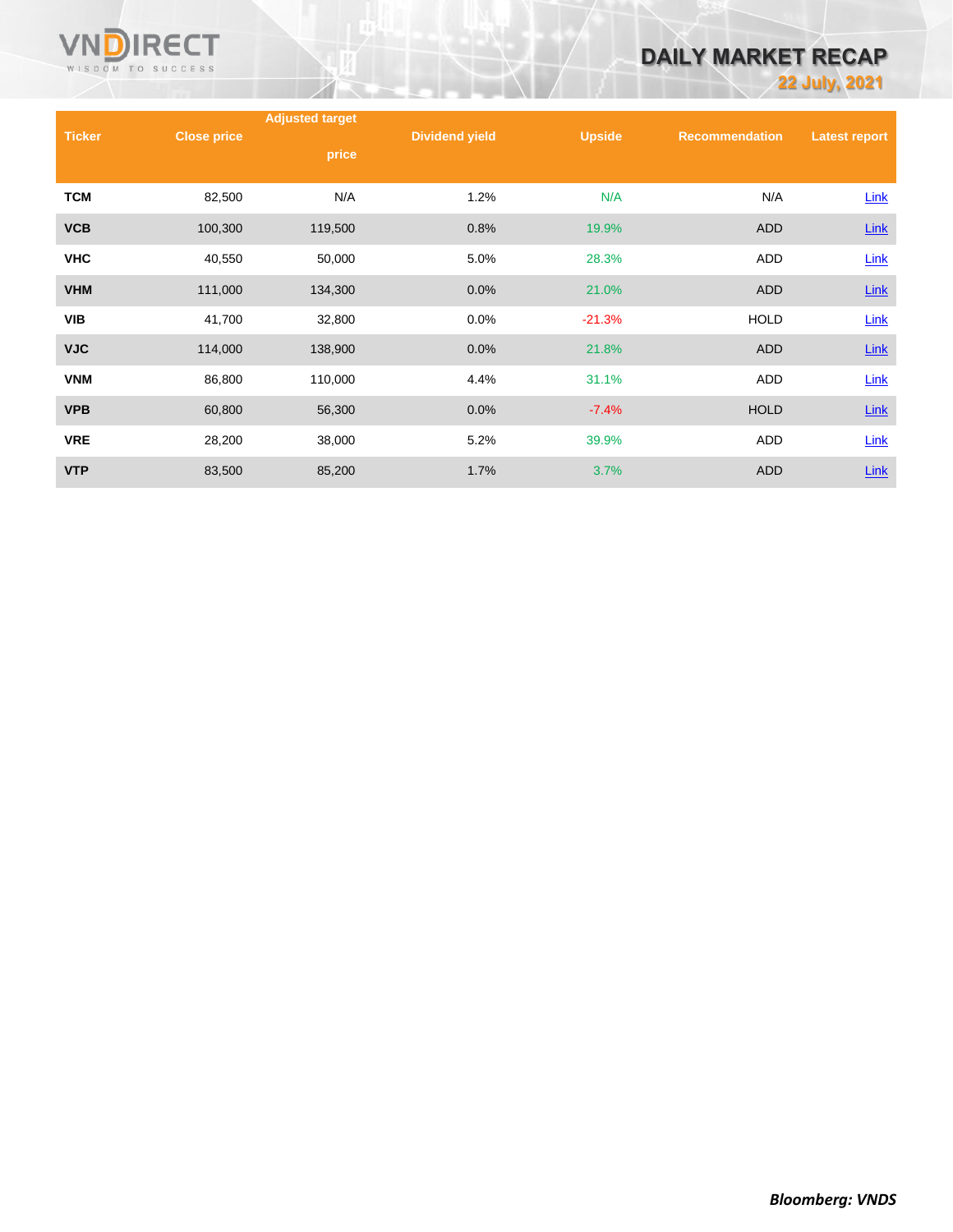### **MARKET MOVEMENTS**

WISDOM TO SUCCESS

**RECT** 

|                    | <b>HOSE</b>  |       |         |                |              |  |  |  |  |
|--------------------|--------------|-------|---------|----------------|--------------|--|--|--|--|
| <b>Top gainers</b> |              |       |         |                | <b>VND</b>   |  |  |  |  |
| <b>Ticker</b>      | Last         | Chg   | $%$ chg | Vol.           | <b>Index</b> |  |  |  |  |
|                    | <b>Price</b> |       |         |                | impact       |  |  |  |  |
| <b>SCR</b>         | 9,640        | 630   | 6.99    | 9.19MLN        | 0.062        |  |  |  |  |
| CCI                | 19,900       | 1,300 | 6.99    | 35.400         | 0.006        |  |  |  |  |
| <b>HVH</b>         | 8,450        | 550   | 6.96    | 1.18MLN        | 0.006        |  |  |  |  |
| <b>KDH</b>         | 39,200       | 2,550 |         | 6.96 14.91 MLN | 0.444        |  |  |  |  |
| PTL                | 5,700        | 370   | 6.94    | 63,300         | 0.010        |  |  |  |  |

| <b>Top losers</b> |              |          |         |        | <b>VND</b>   |
|-------------------|--------------|----------|---------|--------|--------------|
| <b>Ticker</b>     | Last         | Chg      | $%$ chg | Vol.   | <b>Index</b> |
|                   | <b>Price</b> |          |         |        | impact       |
| <b>VMD</b>        | 25,950       | $-1,950$ | $-6.70$ | 31,800 | $-0.008$     |
| <b>SVC</b>        | 73,500       | $-5,500$ | $-6.50$ | 100    | $-0.050$     |
| <b>PNC</b>        | 8,750        | $-650$   | $-7.00$ | 1,200  | $-0.002$     |
| <b>CMV</b>        | 14,850       | $-1,100$ | $-7.00$ | 1,200  | $-0.005$     |
| HOT               | 28,750       | $-2,100$ | $-6.20$ | 100    | $-0.005$     |

| <b>VND</b><br><b>Top index movers</b> |              |       |         |         |              |  |  |
|---------------------------------------|--------------|-------|---------|---------|--------------|--|--|
| <b>Ticker</b>                         | Last         | Cha   | $%$ chg | Vol.    | <b>Index</b> |  |  |
|                                       | <b>Price</b> |       |         |         | impact       |  |  |
| VHM                                   | 111,000      | 3,000 | 2.78    | 3.40MLN | 2.721        |  |  |
| <b>VIC</b>                            | 106,200      | 2,200 | 2.12    | 2.24MLN | 2.015        |  |  |
| <b>GVR</b>                            | 31,500       | 1,300 | 4.30    | 4.44MLN | 1.408        |  |  |
| <b>VCB</b>                            | 100,300      | 1,300 | 1.31    | 1.46MLN | 1.305        |  |  |
| <b>GAS</b>                            | 89,400       | 2,000 | 2.29    | 487,700 | 1.036        |  |  |

| <b>Top index laggers</b> |              |          |         |         |              |  |  |
|--------------------------|--------------|----------|---------|---------|--------------|--|--|
| <b>Ticker</b>            | Last         | Chg      | $%$ chg | Vol.    | <b>Index</b> |  |  |
|                          | <b>Price</b> |          |         |         | impact       |  |  |
| <b>SAB</b>               | 156,300      | -500     | $-0.32$ | 109.500 | $-0.087$     |  |  |
| <b>SVC</b>               | 73,500       | $-5,500$ | $-6.96$ | 100     | $-0.050$     |  |  |
| <b>HPX</b>               | 31,500       | -500     | $-1.56$ | 356,100 | $-0.036$     |  |  |
| <b>PGD</b>               | 28,500       | $-1,000$ | $-3.39$ | 2,100   | $-0.024$     |  |  |
| <b>IMP</b>               | 71,600       | $-1,300$ | $-1.78$ | 8,100   | $-0.023$     |  |  |

| <b>VND</b><br><b>Top liquidity</b> |              |       |         |         |              |  |
|------------------------------------|--------------|-------|---------|---------|--------------|--|
| <b>Ticker</b>                      | Last         | Cha   | $%$ chg | Val.    | <b>Index</b> |  |
|                                    | <b>Price</b> |       |         | (VNDbn) | impact       |  |
| <b>HPG</b>                         | 47,200       | 450   | 0.96    | 1,015   | 0.545        |  |
| <b>TCB</b>                         | 51,000       | 800   | 1.59    | 706     | 0.759        |  |
| <b>KDH</b>                         | 39,200       | 2,550 | 6.96    | 574     | 0.444        |  |
| SSI                                | 52,200       | 700   | 1.36    | 521     | 0.125        |  |
| <b>HSG</b>                         | 36,250       | 500   | 1.40    | 473     | 0.066        |  |

|                    |              | <b>HOSE</b> |         |                |              |                    |              | <b>HNX</b> |       |         |              |
|--------------------|--------------|-------------|---------|----------------|--------------|--------------------|--------------|------------|-------|---------|--------------|
| <b>Top gainers</b> |              |             |         |                | <b>VND</b>   | <b>Top gainers</b> |              |            |       |         | <b>VND</b>   |
| Ticker             | Last         | Chg         | $%$ chg | Vol.           | <b>Index</b> | Ticker             | Last         | Chg        | %chg  | Vol.    | <b>Index</b> |
|                    | <b>Price</b> |             |         |                | impact       |                    | <b>Price</b> |            |       |         | impact       |
| <b>SCR</b>         | 9,640        | 630         | 6.99    | 9.19MLN        | 0.062        | <b>HCT</b>         | 13,200       | 1,200      | 10.00 | 1,000   | 0.000        |
| CCI                | 19,900       | 1,300       | 6.99    | 35.400         | 0.006        | <b>PCE</b>         | 12,200       | 1,100      | 9.91  | 5,900   | 0.002        |
| <b>HVH</b>         | 8,450        | 550         | 6.96    | 1.18MLN        | 0.006        | VC9                | 8,900        | 800        | 9.88  | 186.500 | 0.007        |
| KDH                | 39,200       | 2,550       |         | 6.96 14.91 MLN | 0.444        | DL <sub>1</sub>    | 6,800        | 600        | 9.68  | 270,300 | 0.037        |
| PTL                | 5,700        | 370         | 6.94    | 63,300         | 0.010        | <b>HEV</b>         | 14,800       | 1,300      | 9.63  | 1,900   | 0.001        |
|                    |              |             |         |                |              |                    |              |            |       |         |              |

| <b>Top losers</b> |              |          |         |        | <b>VND</b> | <b>Top losers</b> |              |          |          |         | <b>VND</b>   |
|-------------------|--------------|----------|---------|--------|------------|-------------------|--------------|----------|----------|---------|--------------|
| Ticker            | Last         | Chg      | $%$ chg | Vol.   | Index      | Ticker            | Last         | Chg      | $%$ chg  | Vol.    | <b>Index</b> |
|                   | <b>Price</b> |          |         |        | impact     |                   | <b>Price</b> |          |          |         | impact       |
| VMD               | 25.950       | $-1.950$ | $-6.70$ | 31.800 | $-0.008$   | CLM               | 23.400       | $-2.600$ | $-10.00$ | 200     | $-0.016$     |
| <b>SVC</b>        | 73,500       | $-5,500$ | $-6.50$ | 100    | $-0.050$   | <b>ALT</b>        | 12.700       | $-1.400$ | $-9.93$  | 700     | $-0.005$     |
| <b>PNC</b>        | 8.750        | $-650$   | $-7.00$ | 1,200  | $-0.002$   | Ш                 | 44.800       | $-4.900$ | $-9.86$  | 100     | $-0.006$     |
| <b>CMV</b>        | 14,850       | $-1,100$ | $-7.00$ | 1,200  | $-0.005$   | <b>KHG</b>        | 21,200       | $-2,300$ | $-9.79$  | 1.05MLN | $-0.165$     |
| нот               | 28,750       | $-2,100$ | $-6.20$ | 100    | $-0.005$   | <b>SIC</b>        | 18,600       | $-2,000$ | $-9.71$  | 800     | $-0.020$     |

|            | <b>Top index movers</b> |       |         |               | <b>VND</b>   |            | <b>Top index movers</b> |       |         |               | <b>VND</b>   |
|------------|-------------------------|-------|---------|---------------|--------------|------------|-------------------------|-------|---------|---------------|--------------|
| Ticker     | Last                    | Chg   | $%$ chg | Vol.          | <b>Index</b> | Ticker     | Last                    | Chg   | $%$ chg | Vol.          | <b>Index</b> |
|            | <b>Price</b>            |       |         |               | impact       |            | <b>Price</b>            |       |         |               | impact       |
| VHM        | 111.000                 | 3,000 | 2.78    | 3.40MLN       | 2.721        | <b>SHB</b> | 27,200                  | 500   | 1.87    | 8.06MLN       | 1.057        |
| <b>VIC</b> | 106,200                 | 2,200 |         | 2.12 2.24 MLN | 2.015        | <b>VND</b> | 43,200                  | 1,800 | 4.35    | 7.50MLN       | 0.817        |
| <b>GVR</b> | 31.500                  | 1.300 | 4.30    | 4.44MLN       | 1.408        | THD        | 205,800                 | 2.000 | 0.98    | 579.800       | 0.720        |
| <b>VCB</b> | 100.300                 | 1,300 | 1.31    | .46MLN        | 1.305        | <b>PVS</b> | 24,000                  | 1,300 |         | 5.73 10.90MLN | 0.426        |
| GAS        | 89,400                  | 2,000 | 2.29    | 487.700       | 1.036        | <b>IDC</b> | 33,200                  | 1,400 | 4.40    | 2.36MLN       | 0.317        |
|            |                         |       |         |               |              |            |                         |       |         |               |              |

| Top index laggers |              |          |         |         | <b>VND</b> | Top index laggers |              |          |         |        | <b>VND</b>   |
|-------------------|--------------|----------|---------|---------|------------|-------------------|--------------|----------|---------|--------|--------------|
| Ticker            | Last         | Chg      | $%$ chg | Vol.    | Index      | Ticker            | Last         | Chg      | %chg    | Vol.   | <b>Index</b> |
|                   | <b>Price</b> |          |         |         | impact     |                   | <b>Price</b> |          |         |        | impact       |
| <b>SAB</b>        | 156.300      | $-500$   | $-0.32$ | 109.500 | $-0.087$   | <b>KHG</b>        | 21.200       | $-2.300$ | $-9.79$ | .05MLN | $-0.165$     |
| <b>SVC</b>        | 73,500       | $-5.500$ | $-6.96$ | 100     | $-0.050$   | <b>DNP</b>        | 20,000       | $-1.000$ | $-4.76$ | 3,500  | $-0.082$     |
| <b>HPX</b>        | 31,500       | $-500$   | $-1.56$ | 356,100 | $-0.036$   | <b>OCH</b>        | 7,300        | $-200$   | $-2.67$ | 32.700 | $-0.025$     |
| <b>PGD</b>        | 28,500       | $-1,000$ | $-3.39$ | 2,100   | $-0.024$   | QHD               | 32,200       | $-3.100$ | $-8.78$ | 100    | $-0.020$     |
| <b>IMP</b>        | 71,600       | $-1,300$ | $-1.78$ | 8,100   | $-0.023$   | <b>SIC</b>        | 18,600       | $-2,000$ | $-9.71$ | 800    | $-0.020$     |
|                   |              |          |         |         |            |                   |              |          |         |        |              |

| Top liquidity <sup>1</sup> |              |       |         |         | <b>VND</b>   | <b>Top liquidity</b> |              |       |         |         | <b>VND</b>   |
|----------------------------|--------------|-------|---------|---------|--------------|----------------------|--------------|-------|---------|---------|--------------|
| Ticker                     | Last         | Chg   | $%$ chg | Val.    | <b>Index</b> | Ticker               | Last         | Chg   | $%$ chg | Val.    | <b>Index</b> |
|                            | <b>Price</b> |       |         | (VNDbn) | impact       |                      | <b>Price</b> |       |         | (VNDbn) | impact       |
| <b>HPG</b>                 | 47.200       | 450   | 0.96    | .015    | 0.545        | VND                  | 43.200       | 1.800 | 4.35    | 319     | 0.817        |
| <b>TCB</b>                 | 51,000       | 800   | 1.59    | 706     | 0.759        | <b>PVS</b>           | 24,000       | 1,300 | 5.73    | 256     | 0.426        |
| KDH                        | 39,200       | 2,550 | 6.96    | 574     | 0.444        | <b>SHB</b>           | 27,200       | 500   | 1.87    | 218     | 1.057        |
| SSI                        | 52,200       | 700   | 1.36    | 521     | 0.125        | <b>SHS</b>           | 40,000       | 600   | 1.52    | 175     | 0.162        |
| HSG                        | 36,250       | 500   | 1.40    | 473     | 0.066        | THD                  | 205,800      | 2,000 | 0.98    | 119     | 0.720        |

*Source: Bloomberg*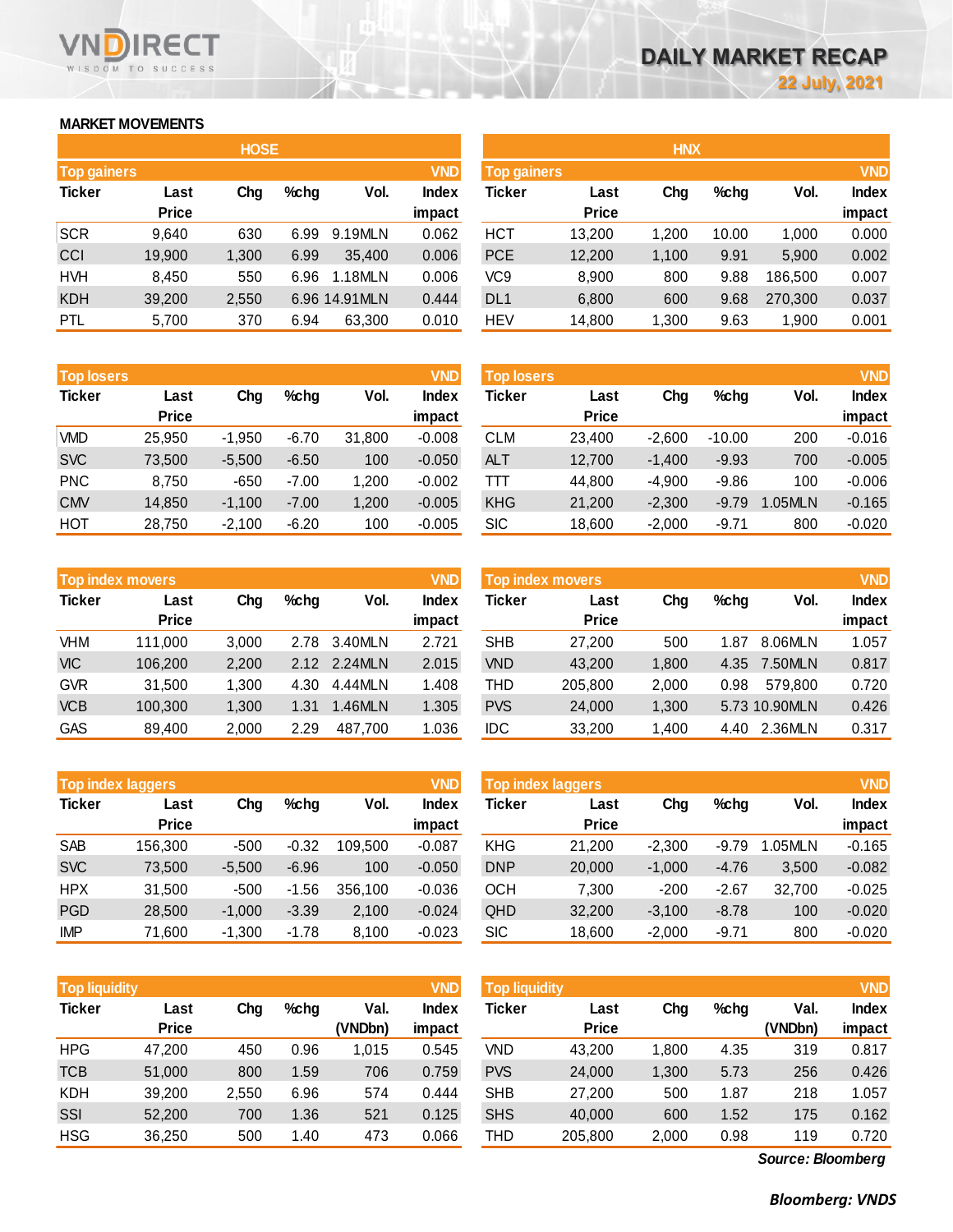### **FOREIGN ACTIVITIES**

| <b>Volume (Mn'shs)</b> | <b>HOSE</b> | <b>HNX</b> | Value (VND'bn)        | <b>HOSE</b> | <b>HNX</b> |
|------------------------|-------------|------------|-----------------------|-------------|------------|
| <b>BUY</b>             | 25.9        | 0.9        | <b>BUY</b>            | 1,168.9     | 25.7       |
| % of market            | 5.0%        | $0.9\%$    | % of market           | 7.3%        | 1.2%       |
| <b>SELL</b>            | 32.5        | 0.6        | <b>SELL</b>           | 1,765.0     | 17.0       |
| % of market            | $6.2\%$     | $0.6\%$    | % of market           | 11.0%       | 0.8%       |
| <b>NET BUY (SELL)</b>  | (6.6)       | 0.3        | <b>NET BUY (SELL)</b> | (596.1)     | 8.7        |

*Source: HSX, HNX*





HOSE HNX

| <b>YTD ACCUMULATION</b> |             |            |                       |             |                             |
|-------------------------|-------------|------------|-----------------------|-------------|-----------------------------|
| <b>Volume (MIn'shs)</b> | <b>HOSE</b> | <b>HNX</b> | Value (VND'bn)        | <b>HOSE</b> | <b>HNX</b>                  |
| <b>BUY</b>              | 4,426.2     | 166.7      | <b>BUY</b>            | 206,622.8   | 4,400.8                     |
| % of market             | 4.8%        | 0.8%       | % of market           | 8.0%        | 2.6%                        |
| <b>SELL</b>             | 5,297.7     | 226.4      | <b>SELL</b>           | 238,286.4   | 5,192.7                     |
| % of market             | 5.7%        | 1.1%       | % of market           | 9.2%        | 3.1%                        |
| <b>NET BUY (SELL)</b>   | (871.5)     | (59.7)     | <b>NET BUY (SELL)</b> | (31,663.5)  | (791.9)<br>Source: HSX, HNX |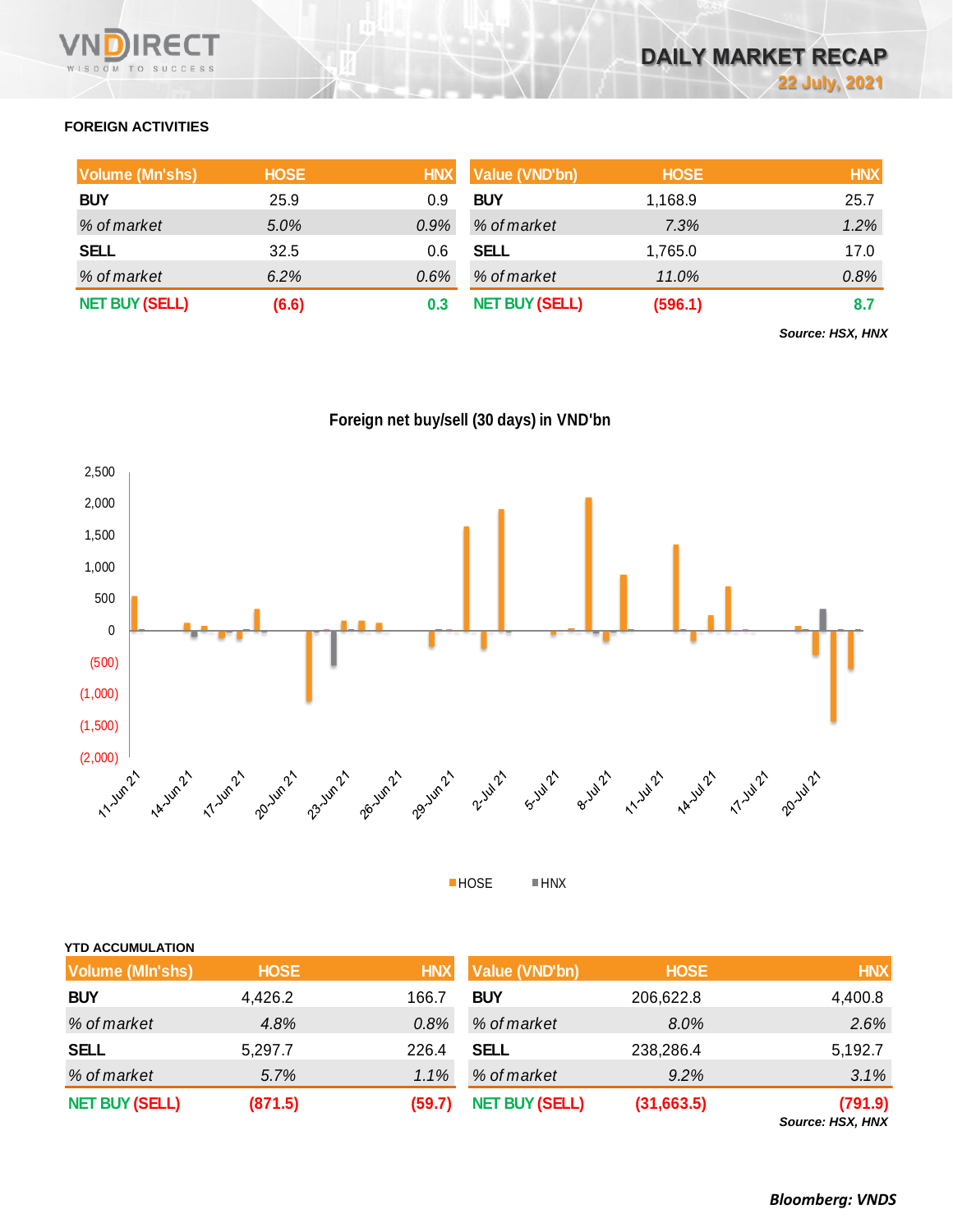### **FOREIGN ACTIVITIES**

WISDOM TO SUCCESS

ד־ F٢

|               |                                      | <b>HOSE</b> |      |       |                 | <b>HNX</b>    |                               |       |      |       |                 |
|---------------|--------------------------------------|-------------|------|-------|-----------------|---------------|-------------------------------|-------|------|-------|-----------------|
|               | <b>Top buy by foreigners (value)</b> |             |      |       | <b>VND'bn</b>   |               | Top buy by foreigners (value) |       |      |       | <b>VND'bn</b>   |
| <b>Ticker</b> | Last<br><b>Price</b>                 | Chg         | %chg | Value | Index<br>impact | <b>Ticker</b> | Last<br><b>Price</b>          | Chg   | %chg | Value | Index<br>impact |
| <b>NVL</b>    | 104,900                              | 1,800       | 1.75 | 183.3 | 0.715           | <b>DXS</b>    | 30,100                        | 800   | 2.73 | 10.6  | 0.000           |
| <b>VHM</b>    | 111,000                              | 3,000       | 2.78 | 99.6  | 2.721           | <b>BVS</b>    | 27,200                        | 700   | 2.64 | 4.4   | 0.000           |
| <b>HPG</b>    | 47,200                               | 450         | 0.96 | 97.9  | 0.545           | <b>VND</b>    | 43,200                        | 1,800 | 4.35 | 3.8   | 0.000           |
| <b>VNM</b>    | 86,800                               | 1,500       | 1.76 | 66.1  | 0.849           | <b>PVS</b>    | 24,000                        | 1,300 | 5.73 | 2.7   | 0.000           |
| <b>VIC</b>    | 106,200                              | 2,200       | 2.12 | 64.2  | 2.015           | <b>VCS</b>    | 115,600                       | 300   | 0.26 | 1.3   | 0.000           |

|               | Top sell by foreigners (value) |       |      |       | <b>VND'bn</b>   |            | Top sell by foreigners (value) |          |         |       | <b>VND'bn</b>   |
|---------------|--------------------------------|-------|------|-------|-----------------|------------|--------------------------------|----------|---------|-------|-----------------|
| <b>Ticker</b> | Last<br><b>Price</b>           | Chg   | %chg | Value | Index<br>impact | Ticker     | Last<br><b>Price</b>           | Chg      | %chg    | Value | Index<br>impact |
| <b>VIC</b>    | 106,200                        | 2,200 | 2.12 | 514.6 | 2.015           | <b>NTP</b> | 51,700                         | 200      | 0.39    | 4.4   | 0.000           |
| <b>KDH</b>    | 39,200                         | 2,550 | 6.96 | 144.5 | 0.444           | <b>VND</b> | 43,200                         | 1,800    | 4.35    | 4.3   | 0.000           |
| <b>NVL</b>    | 104,900                        | 1,800 | 1.75 | 136.7 | 0.715           | <b>BVS</b> | 27,200                         | 700      | 2.64    | 1.5   | 0.000           |
| <b>HPG</b>    | 47,200                         | 450   | 0.96 | 134.0 | 0.545           | <b>KHG</b> | 21,200                         | $-2,300$ | $-9.79$ | 1.1   | 0.000           |
| <b>MSB</b>    | 28,000                         | 100   | 0.36 | 92.0  | 0.032           | <b>VCS</b> | 115,600                        | 300      | 0.26    | 0.7   | 0.000           |

| Top net buy by foreigners (value) |                      |       |      |       | <b>VND'bn</b>   | <b>VND'bn</b><br>Top net buy by foreigners (value) |                      |       |      |       |                 |
|-----------------------------------|----------------------|-------|------|-------|-----------------|----------------------------------------------------|----------------------|-------|------|-------|-----------------|
| <b>Ticker</b>                     | Last<br><b>Price</b> | Chg   | %chg | Value | Index<br>impact | Ticker                                             | Last<br><b>Price</b> | Chg   | %chg | Value | Index<br>impact |
| <b>VNM</b>                        | 86,800               | 1,500 | 1.76 | 51.8  | 0.849           | <b>DXS</b>                                         | 30,100               | 800   | 2.73 | 10.6  | 0.000           |
| <b>NVL</b>                        | 104,900              | 1,800 | 1.75 | 46.5  | 0.715           | <b>BVS</b>                                         | 27,200               | 700   | 2.64 | 3.0   | 0.000           |
| <b>DXG</b>                        | 21,950               | 1,350 | 6.55 | 44.5  | 0.190           | <b>PVS</b>                                         | 24,000               | 1,300 | 5.73 | 2.6   | 0.000           |
| <b>FUEVFVND</b>                   | 24,750               | 270   | 1.10 | 42.8  | 0.000           | <b>NVB</b>                                         | 17,700               | 500   | 2.91 | 0.6   | 0.000           |
| VHM                               | 111,000              | 3,000 | 2.78 | 36.4  | 2.721           | VCS                                                | 115,600              | 300   | 0.26 | 0.5   | 0.000           |

|               | Top net sell by foreigners (value) |       |      |          | <b>VND'bn</b> |            | Top net sell by foreigners (value) |          |         |         | <b>VND'bn</b> |
|---------------|------------------------------------|-------|------|----------|---------------|------------|------------------------------------|----------|---------|---------|---------------|
| <b>Ticker</b> | Last<br><b>Price</b>               | Chg   | %chg | Value    | Index         | Ticker     | Last<br><b>Price</b>               | Chg      | %chg    | Value   | Index         |
|               |                                    |       |      |          | impact        |            |                                    |          |         |         | impact        |
| <b>VIC</b>    | 106,200                            | 2,200 | 2.12 | $-450.4$ | 2.015         | <b>NTP</b> | 51,700                             | 200      | 0.39    | $-4.33$ | 0.000         |
| <b>KDH</b>    | 39,200                             | 2,550 | 6.96 | $-130.4$ | 0.444         | <b>S99</b> | 16,200                             | 400      | 2.53    | $-0.72$ | 0.000         |
| <b>MSB</b>    | 28,000                             | 100   | 0.36 | $-92.0$  | 0.032         | <b>KHG</b> | 21,200                             | $-2,300$ | $-9.79$ | $-0.68$ | 0.000         |
| SSI           | 52,200                             | 700   | 1.36 | $-53.4$  | 0.125         | <b>VND</b> | 43,200                             | 1,800    | 4.35    | $-0.53$ | 0.000         |
| <b>CTG</b>    | 33,500                             | 650   | 1.98 | $-50.9$  | 0.655         | <b>PAN</b> | 24,700                             | 800      | 3.35    | $-0.49$ | 0.000         |

*22-Jul-21*

*Source: Bloomberg, HOSE, HNX*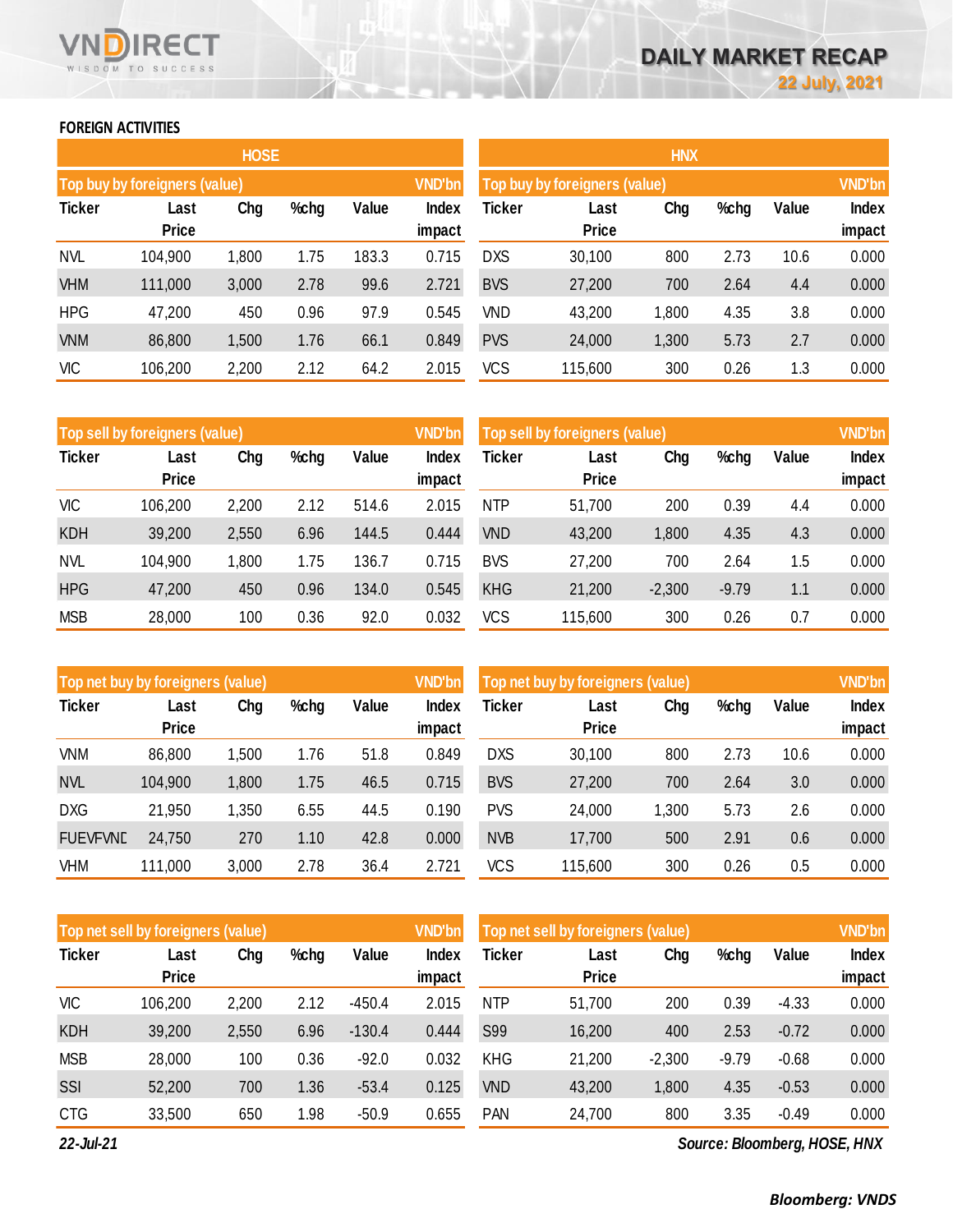### **TOP 60 MARKET CAP STOCKS SNAPSHOT ON HOSE**

T

WISDOM TO SUCCESS

| No. Ticker             | <b>Price</b>      |                  | Price change (%)  |                   |                | Mkt. Cap Outs. Vol. Float ratio |              |              | Avail. Fil Ave. daily vol. | P/E           | P/B          | <b>ROE</b>   | <b>ROA</b>   |
|------------------------|-------------------|------------------|-------------------|-------------------|----------------|---------------------------------|--------------|--------------|----------------------------|---------------|--------------|--------------|--------------|
|                        | <b>VND</b>        | 1M               | 3M                | 6M                | <b>US\$mln</b> | <b>M</b> In'shs                 | %            |              | $% (30 \, days - shs)$     | $\pmb{\chi}$  | $\pmb{\chi}$ | $\%$         | $\%$         |
| 1 VCB VM               | 100,300           | $-6.8$           | $-2.6$            | $-2.6$            | 16,142         | 3,709                           | 25.2         | 6.4          | 2,025,223                  | 17.6          | 3.7          | 22.8         | 1.7          |
| 2 VHM VM               | 111,000           | $-0.4$           | 7.7               | 11.8              | 15,844         | 3,290                           | 23.4         | 25.8         | 4,325,640                  | 14.1          | 4.0          | 33.6         | 12.6         |
| 3 VIC VM               | 106,200           | $-9.6$           | $-23.5$           | 1.1               | 15,588         | 3,382                           | 25.0         | 34.1         | 2,113,187                  | 48.8          | 4.5          | 9.0          | 1.7          |
| 4 HPG VM               | 47,200<br>86,800  | $-8.7$<br>$-4.2$ | 15.9<br>$-11.4$   | 46.0              | 9,161          | 4,473                           | 54.0         | 22.2         | 30,817,210<br>3,345,083    | 11.6          | 3.2          | 31.3<br>31.9 | 14.7<br>22.5 |
| 5 VNM VM<br>6 TCB VM   | 51,100            | 0.4              | 28.7              | $-20.1$<br>40.8   | 7,872<br>7,772 | 2,090<br>3,505                  | 35.2<br>78.8 | 44.9<br>0.0  | 23,226,190                 | 18.5<br>11.1  | 5.8<br>2.2   | 21.5         | 3.6          |
| 7 GAS VM               | 89,400            | $-5.8$           | 4.2               | 3.2               | 7,425          | 1,914                           | 4.2          | 46.2         | 1,027,267                  | 22.7          | 3.4          | 14.9         | 11.3         |
| 8 BID VM               | 41,000            | $-8.9$           | 0.0               | $-9.4$            | 7,156          | 4,022                           | 19.0         | 13.3         | 3,536,563                  | 20.0          | 2.1          | 10.6         | 0.5          |
| 9 CTG VM               | 33,500            | $-16.7$          | 10.4              | 15.0              | 6,986          | 4,806                           | 35.5         | 5.4          | 21,683,310                 | 9.1           | 1.8          | 20.9         | 1.4          |
| 10 NVL VM              | 104,900           | $-7.6$           | 32.6              | 80.2              | 6,708          | 1,474                           | 30.4         | 29.1         | 3,080,353                  | 34.0          | 4.8          | 15.3         | 3.4          |
| 11 VPB VM              | 60,800            | $-7.9$           | 24.1              | 66.6              | 6,476          | 2,455                           | 70.0         | 0.0          | 22,630,650                 | 12.0          | 2.5          | 23.0         | 2.9          |
| 12 MSN VM              | 122,900           | 13.3             | 25.2              | 31.7              | 6,296          | 1,181                           | 38.7         | 66.6         | 1,541,380                  | 95.9          | 8.9          | 5.1          | 1.4          |
| 13 GVR VM              | 31,500            | $-8.3$           | 34.3              | $-1.9$            | 5,468          | 4,000                           | 100.0        | 12.3         | 5,689,384                  | 28.9          | 2.6          | 9.2          | 5.6          |
| 14 MBB VM              | 28,350            | $-8.9$           | 31.1              | 49.5              | 4,648          | 3,778                           | 65.8         | 1.4          | 28,479,530                 | 10.3          | 2.0          | 21.5         | 2.2          |
| 15 SAB VM              | 156,300           | $-6.5$           | $-6.7$            | $-19.4$           | 4,349          | 641                             | 10.4         | 37.1         | 167,827                    | 20.7          | 5.0          | 26.7         | 19.3         |
| 16 ACB VM              | 34,100            | $-4.3$           | 31.2              | 48.8              | 3,998          | 2,702                           | 79.9         | 0.0          | 9,888,400                  | 10.7          | 2.4          | 25.6         | 2.1          |
| 17 FPT VM              | 89,400            | 4.7              | 28.5              | 53.7              | 3,520          | 907                             | 77.7         | 0.0          | 2,703,780                  | 21.8          | 4.8          | 23.6         | 9.4          |
| 18 MWG VM              | 165,200           | 13.2             | 15.9              | 29.9              | 3,407          | 475                             | 64.5         | 0.0          | 933,457                    | 18.3          | 4.5          | 27.2         | 9.5          |
| <b>19 VIB VM</b>       | 41,700            | $-17.6$          | 9.5               | 71.0              | 2,810          | 1,553                           | 68.2         | 0.1          | 1,869,643                  | 12.4          | 3.4          | 31.1         | 2.3          |
| 20 VRE VM              | 28,200            | $-10.5$          | $-12.4$           | $-23.6$           | 2,781          | 2,272                           | 31.2         | 18.4         | 4,555,287                  | 24.0          | 2.1          | 9.3          | 7.0          |
| 21 PLX VM<br>22 VJC VM | 50,900            | $-13.1$          | $-0.2$<br>$-12.6$ | $-6.3$            | 2,747          | 1,244                           | 6.6          | 2.7          | 2,714,473                  | 17.5<br>50.5  | 2.7          | 16.8<br>8.3  | 5.9          |
| 23 HDB VM              | 114,000<br>32,400 | $-0.9$<br>$-5.7$ | 23.2              | $-14.8$<br>24.1   | 2,679<br>2,241 | 542<br>1,594                    | 51.0<br>69.7 | 11.7<br>3.5  | 632,543<br>4,187,063       | 10.5          | 4.1<br>2.1   | 22.3         | 2.5<br>1.8   |
| 24 STB VM              | 28,000            | $-7.3$           | 33.3              | 40.4              | 2,191          | 1,804                           | 96.4         | 15.7         | 29,000,810                 | 18.7          | 1.7          | 9.4          | 0.6          |
| 25 SSB VM              | 41,000            | 2.4              | 49.1              | <b>N/A</b>        | 2,151          | 1,209                           | 100.0        | 0.0          | 2,293,290                  | 22.9          | 3.3          | 15.8         | 1.2          |
| 26 PDR VM              | 90,100            | 1.9              | 31.7              | 99.8              | 1,903          | 487                             | 37.4         | 45.0         | 4,359,517                  | 31.1          | 7.9          | 29.7         | 8.7          |
| 27 BCM VM              | 41,500            | $-24.3$          | $-25.9$           | $-26.8$           | 1,864          | 1,035                           | 100.0        | 47.0         | 39,220                     | 20.3          | 2.6          | 13.7         | 4.7          |
| 28 BVHVM               | 50,800            | $-15.2$          | $-12.4$           | $-21.5$           | 1,636          | 742                             | 31.9         | 22.2         | 1,359,533                  | 19.9          | 1.8          | 9.5          | 1.4          |
| 29 TPB VM              | 33,850            | $-4.5$           | 25.4              | 22.2              | 1,574          | 1,072                           | 56.0         | 0.0          | 4,864,447                  | 8.1           | 1.8          | 24.7         | 2.0          |
| 30 HVN VM              | 25,200            | $-8.5$           | $-16.6$           | $-13.7$           | 1,551          | 1,418                           | 3.9          | 20.8         | 748,357                    | <b>N/A</b>    | 24.8         | $-155.4$     | $-20.1$      |
| 31 SSIVM               | 52,200            | 5.5              | 64.4              | 54.7              | 1,483          | 655                             | 85.7         | 51.3         | 14,119,380                 | 18.8          | 3.0          | 16.2         | 5.1          |
| 32 EIB VM              | 27,000            | $-8.6$           | 6.7               | 31.7              | 1,440          | 1,229                           | 94.0         | 0.2          | 574,410                    | 37.9          | 2.0          | 5.3          | 0.6          |
| 33 MSB VM              | 28,000            | $-1.4$           | 30.2              | 54.3              | 1,428          | 1,175                           | 99.7         | 0.0          | 10,264,430                 | 11.4          | 1.8          | N/A          | <b>N/A</b>   |
| 34 OCB VM              | 28,550            | $-4.2$           | 29.5              | <b>N/A</b>        | 1,358          | 1,096                           | 77.4         | 0.0          | 4,334,980                  | <b>N/A</b>    | 1.7          | <b>N/A</b>   | <b>N/A</b>   |
| 35 LPB VM              | 23,500            | $-10.5$          | 40.0              | 83.4              | 1,227          | 1,204                           | 84.5         | 1.7          | 10,123,450                 | 10.6          | 1.8          | 18.6         | 1.1          |
| 36 KDH VM              | 39,200            | 5.1              | 30.7              | 27.0              | 1,060          | 623                             | 83.4         | 16.0         | 2,638,813                  | 20.1          | 2.9          | 14.9         | 8.9          |
| 37 POW VM<br>38 VCG VM | 10,350            | $-17.5$          | $-16.2$           | $-27.9$           | 1,052          | 2,342                           | 87.9         | 46.0         | 9,739,597                  | 10.0          | 0.8<br>2.9   | 8.6<br>27.7  | 4.2          |
| 39 PNJ VM              | 45,000<br>93,100  | $-3.1$<br>$-5.5$ | 2.6<br>$-0.9$     | 2.6<br>10.8       | 940<br>919     | 481<br>227                      | 42.2<br>80.9 | 47.7<br>0.0  | 384,803<br>615,547         | 11.3<br>18.7  | 3.7          | 21.0         | 9.6<br>14.2  |
| 40 HSG VM              | 36,300            | $-13.2$          | 36.0              | 50.7              | 770            | 489                             | 68.4         | 39.0         | 11,955,440                 | 7.4           | 2.2          | 35.0         | 12.5         |
| 41 GEX VM              | 21,400            | $-5.3$           | 6.9               | 20.1              | 725            | 781                             | 50.6         | 36.9         | 6,128,950                  | 12.7          | 1.8          | 14.8         | 3.8          |
| 42 VCIVM               | 49,500            | $-5.7$           | 62.8              | 62.3              | 715            | 333                             | 75.7         | 79.2         | 4,089,520                  | 14.3          | 3.1          | 25.4         | 12.6         |
| 43 REE VM              | 52,800            | $-8.3$           | 3.1               | $-2.4$            | 708            | 309                             | 55.0         | 0.0          | 669,400                    | 9.2           | 1.4          | 16.3         | 8.8          |
| 44 KBC VM              | 33,100            | $-15.1$          | $-4.6$            | $-22.2$           | 675            | 470                             | 64.9         | 29.5         | 10,543,520                 | 20.2          | 1.5          | 7.8          | 3.5          |
| 45 DGC VM              | 86,400            | 6.4              | 46.1              | 81.6              | 641            | 171                             | 62.1         | 42.9         | 1,162,740                  | 14.7          | 3.3          | 24.7         | 18.0         |
| 46 HCM VM              | 46,650            | 4.8              | 55.5              | 51.5              | 617            | 305                             | 39.5         | 1.0          | 6,366,597                  | 16.1          | 3.0          | 19.4         | 7.9          |
| 47 KDC VM              | 61,000            | 1.3              | 18.7              | 41.9              | 605            | 229                             | 53.8         | 78.3         | 1,658,197                  | 31.1          | 2.4          | 7.6          | 3.4          |
| 48 VGC VM              | 30,100            | $-0.3$           | $-9.1$            | $-2.1$            | 586            | 448                             | 10.8         | 43.3         | 241,560                    | 18.8          | 2.0          | 10.9         | $3.4$        |
| 49 GMD VM              | 43,600            | 0.1              | 36.3              | 35.8              | 570            | 301                             | 80.5         | 7.2          | 2,747,573                  | 35.0          | 2.2          | 6.2          | 4.0          |
| 50 DHG VM              | 93,500            | $-2.4$           | $-6.4$            | $-10.6$           | 530            | 131                             | 5.2          | 45.4         | 19,013                     | 16.2          | 3.6          | 22.8         | 17.7         |
| 51 BHN VM              | 52,000            | $-22.5$          | $-23.5$           | $-35.0$           | 523            | 232                             | 0.9          | 31.6         | 8,933                      | 15.4          | 2.7          | 17.5         | 11.8         |
| 52 NLG VM              | 40,000            | 1.5              | 17.3              | 17.8              | 495            | 285                             | 53.6         | 4.2          | 2,188,793                  | 10.2          | 1.8          | 17.5         | 6.7          |
| 53 SBT VM              | 18,450            | $-16.9$          | $-6.3$            | $-22.6$           | 494            | 617                             | 25.3         | 91.1         | 4,112,877                  | 16.3          | 1.4          | 8.7          | 3.6          |
| 54 DXG VM              | 21,950            | $-10.0$          | $-8.5$            | 9.8               | 494            | 518                             | 80.9         | 20.6         | 8,489,030                  | <b>N/A</b>    | 1.7          | $-0.5$       | $-0.1$       |
| 55 LGC VM              | 53,400            | $-2.9$           | $-13.5$           | $-24.7$           | 447            | 193                             | 0.2          | 4.0          | 597                        | 30.3          | 3.2          | 10.9         | 2.9          |
| 56 DCM VM              | 18,200            | $-8.1$           | 14.8              | 27.3              | 418            | 529                             | 24.4         | 46.6         | 4,009,733                  | 16.2          | 1.5          | 9.4          | 7.7          |
| 57 DIG VM              | 23,500<br>8,440   | $-12.0$          | 0.5               | $-8.3$            | 418            | 410                             | 37.5         | 46.5         | 4,792,900                  | 12.6          | 2.0          | 17.2         | 7.5          |
| 58 HNG VM<br>59 APH VM | 46,200            | $-26.3$          | $-25.3$<br>$-6.1$ | $-41.0$<br>$-6.8$ | 406<br>391     | 1,109<br>195                    | 24.5<br>93.1 | 47.2<br>65.4 | 12,108,490<br>1,069,297    | 359.5<br>86.4 | 1.1<br>3.0   | 0.3<br>4.5   | 0.1          |
| 60 HDG VM              | 53,500            | $-25.0$<br>23.8  | 43.2              | 17.5              | 380            | 164                             | 42.4         | 38.2         | 1,893,317                  | 7.6           | 2.5          | 37.7         | 0.9<br>7.9   |
|                        |                   |                  |                   |                   |                |                                 |              |              |                            |               |              |              |              |